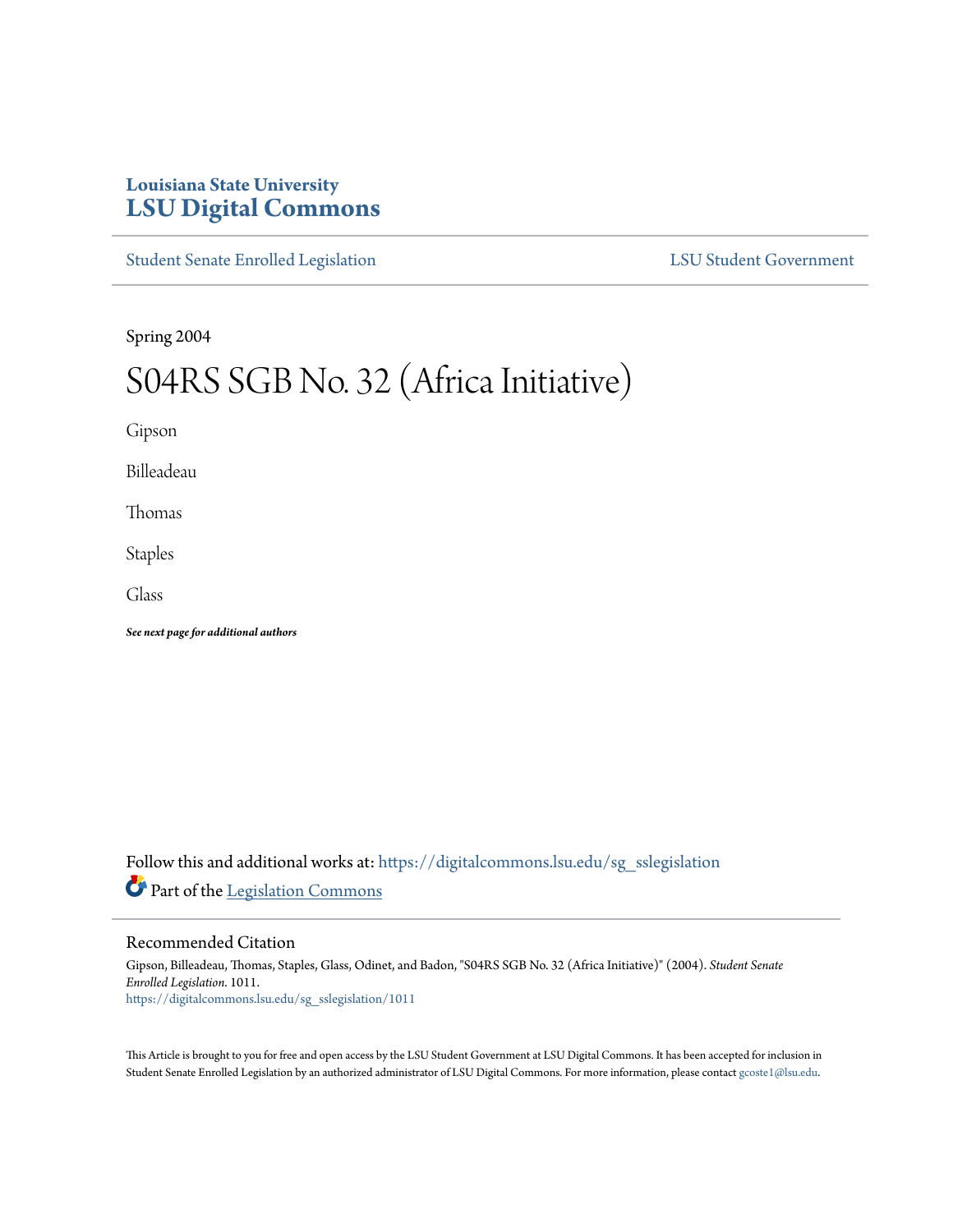#### **Authors**

Gipson, Billeadeau, Thomas, Staples, Glass, Odinet, and Badon